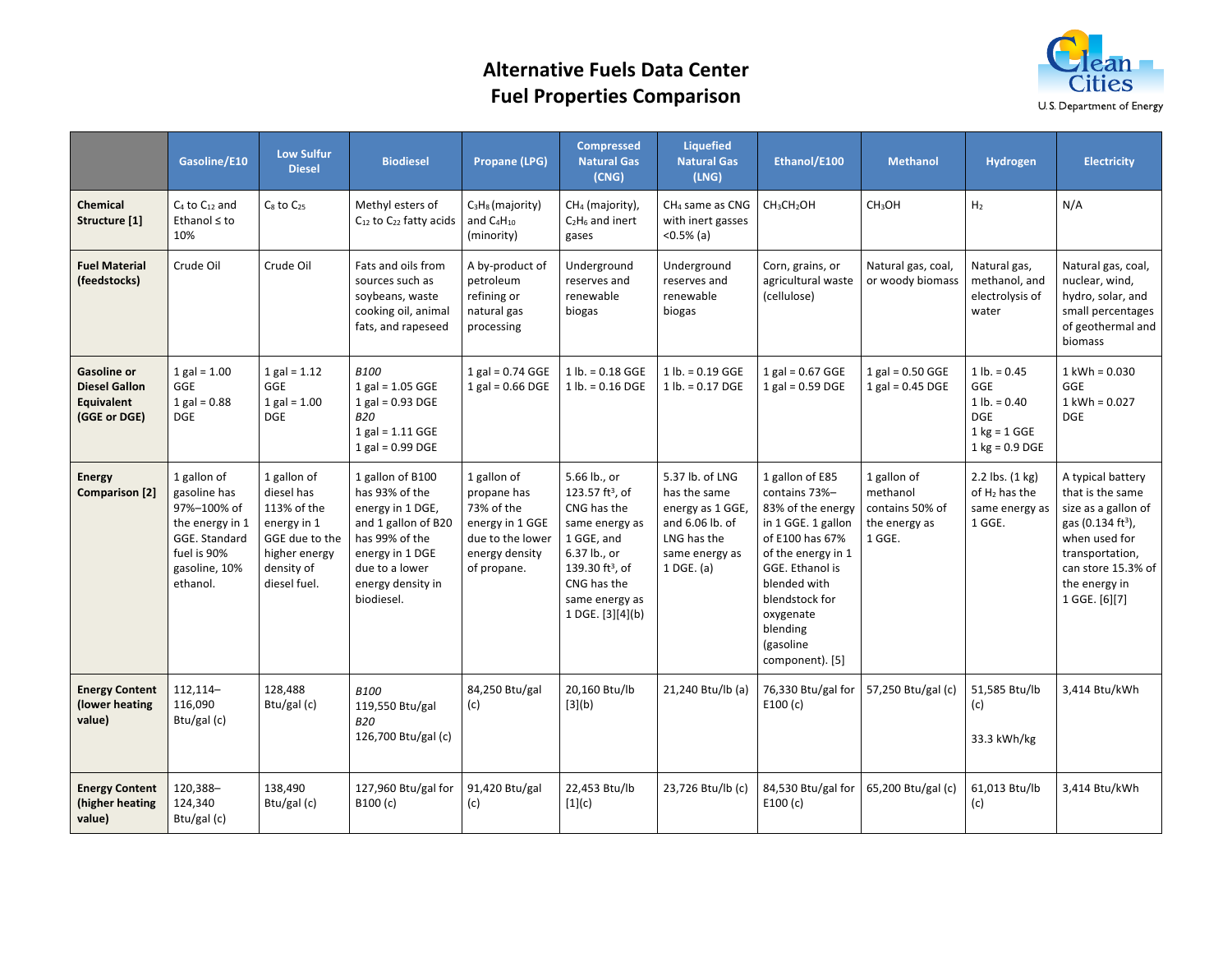# **Alternative Fuels Data Center Fuel Properties Comparison**

|                                          | Gasoline/E10                                                                                                                                                         | <b>Low Sulfur</b><br><b>Diesel</b>                                                                                                                                   | <b>Biodiesel</b>                                                                                                                                                                                                | <b>Propane (LPG)</b>                                                                                                          | <b>Compressed</b><br><b>Natural Gas</b><br>(CNG)                                                                                                    | <b>Liquefied</b><br><b>Natural Gas</b><br>(LNG)                                                                                                                                                                              | Ethanol/E100                                                                                                                                          | <b>Methanol</b>                                                                                                                                                                                                                                                   | Hydrogen                                                                                                                                                                                  | <b>Electricity</b>                                                                                                                                                                         |
|------------------------------------------|----------------------------------------------------------------------------------------------------------------------------------------------------------------------|----------------------------------------------------------------------------------------------------------------------------------------------------------------------|-----------------------------------------------------------------------------------------------------------------------------------------------------------------------------------------------------------------|-------------------------------------------------------------------------------------------------------------------------------|-----------------------------------------------------------------------------------------------------------------------------------------------------|------------------------------------------------------------------------------------------------------------------------------------------------------------------------------------------------------------------------------|-------------------------------------------------------------------------------------------------------------------------------------------------------|-------------------------------------------------------------------------------------------------------------------------------------------------------------------------------------------------------------------------------------------------------------------|-------------------------------------------------------------------------------------------------------------------------------------------------------------------------------------------|--------------------------------------------------------------------------------------------------------------------------------------------------------------------------------------------|
| <b>Physical State</b>                    | Liquid                                                                                                                                                               | Liquid                                                                                                                                                               | Liquid                                                                                                                                                                                                          | Pressurized<br>liquid (heavier<br>than air as a gas)                                                                          | Compressed gas<br>(lighter than air)                                                                                                                | Cryogenic liquid<br>(lighter than air<br>as a gas)                                                                                                                                                                           | Liquid                                                                                                                                                | Liquid                                                                                                                                                                                                                                                            | Compressed<br>gas (lighter<br>than air) or<br>liquid                                                                                                                                      | Electricity                                                                                                                                                                                |
| <b>Cetane Number</b>                     | N/A                                                                                                                                                                  | $40 - 55$ (d)                                                                                                                                                        | $48 - 65$ (d)                                                                                                                                                                                                   | N/A                                                                                                                           | N/A                                                                                                                                                 | N/A                                                                                                                                                                                                                          | $0 - 54$ (e)                                                                                                                                          | N/A                                                                                                                                                                                                                                                               | N/A                                                                                                                                                                                       | N/A                                                                                                                                                                                        |
| <b>Pump Octane</b><br><b>Number</b>      | $84 - 93$ (f)                                                                                                                                                        | N/A                                                                                                                                                                  | N/A                                                                                                                                                                                                             | 105(g)                                                                                                                        | $120+ (h)$                                                                                                                                          | $120+ (h)$                                                                                                                                                                                                                   | 110 (i)                                                                                                                                               | 112(i)                                                                                                                                                                                                                                                            | $130+(g)$                                                                                                                                                                                 | N/A                                                                                                                                                                                        |
| <b>Flash Point</b>                       | $-45^{\circ}$ F (j)                                                                                                                                                  | $165^{\circ}$ F (j)                                                                                                                                                  | 212° to 338°F (d)                                                                                                                                                                                               | -100° to -150°F<br>(j)                                                                                                        | $-300^{\circ}$ F (j)                                                                                                                                | $-306^{\circ}$ F (k)                                                                                                                                                                                                         | $55^{\circ}$ F (j)                                                                                                                                    | 52°F (j)                                                                                                                                                                                                                                                          | N/A                                                                                                                                                                                       | N/A                                                                                                                                                                                        |
| <b>Autoignition</b><br>Temperature       | 495°F (i)                                                                                                                                                            | ~600°F (i)                                                                                                                                                           | ~300°F (d)                                                                                                                                                                                                      | 850° to 950°F (i)                                                                                                             | $1,004$ °F (j)                                                                                                                                      | $1,004$ °F (k)                                                                                                                                                                                                               | 793°F (j)                                                                                                                                             | 897°F (j)                                                                                                                                                                                                                                                         | $1,050^\circ$ to<br>$1,080^{\circ}$ F (j)                                                                                                                                                 | N/A                                                                                                                                                                                        |
| Maintenance<br><b>Issues</b>             |                                                                                                                                                                      |                                                                                                                                                                      | Lubricity is<br>improved over that<br>of conventional low<br>sulfur diesel fuel.<br>For more<br>maintenance<br>information see, the<br><b>Biodiesel Handling</b><br>and Use<br>Guidelines-Fifth<br>Edition. (d) |                                                                                                                               | High-pressure<br>tanks require<br>periodic<br>inspection and<br>certification.                                                                      | LNG is stored in<br>cryogenic tanks<br>with a specific<br>hold time before<br>the pressure<br>build is relieved.<br>The vehicle<br>should be<br>operated on a<br>schedule to<br>maintain a lower<br>pressure in the<br>tank. | Special lubricants<br>may be required.<br>Practices are very<br>similar, if not<br>identical, to those<br>for conventionally<br>fueled<br>operations. | Special lubricants<br>must be used as<br>directed by the<br>supplier as well as<br>M85-compatible<br>replacement<br>parts. Can cause<br>serious damage to<br>organs in the<br>body if a person<br>swallows it,<br>breathes it in, or<br>gets it on their<br>skin. | When<br>hydrogen is<br>used in fuel cell<br>applications,<br>maintenance<br>should be very<br>minimal. High-<br>pressure tanks<br>require<br>periodic<br>inspection and<br>certification. |                                                                                                                                                                                            |
| <b>Energy Security</b><br><b>Impacts</b> | Manufactured<br>using oil.<br>Transportation<br>accounts for<br>approximately<br>30% of total<br>U.S. energy<br>needs and 70%<br>of petroleum<br>consumption.<br>(1) | Manufactured<br>using oil.<br>Transportation<br>accounts for<br>approximately<br>30% of total<br>U.S. energy<br>needs and 70%<br>of petroleum<br>consumption.<br>(1) | <b>Biodiesel</b> is<br>domestically<br>produced,<br>renewable, and<br>reduces petroleum<br>use 95%<br>throughout its<br>lifecycle. (m)                                                                          | Approximately<br>half of U.S. LPG<br>is derived from<br>oil, but no oil is<br>imported<br>specifically for<br>LPG production. | CNG is<br>domestically<br>produced from<br>natural gas and<br>renewable<br>biogas. The<br><b>United States</b><br>has vast natural<br>gas reserves. | LNG is<br>domestically<br>produced from<br>natural gas and<br>renewable<br>biogas. The<br>United States has<br>vast natural gas<br>reserves.                                                                                 | Ethanol is<br>produced<br>domestically. E85<br>reduces lifecycle<br>petroleum use by<br>70%, and E10<br>reduces<br>petroleum use by<br>$6.3%$ . (n)   | Methanol is<br>domestically<br>produced,<br>sometimes from<br>renewable<br>resources.                                                                                                                                                                             | Hydrogen is<br>produced<br>domestically<br>and can be<br>produced from<br>renewable<br>sources.                                                                                           | Electricity is<br>produced<br>domestically from<br>a wide range of<br>sources, including<br>through coal-fired<br>power plants and<br>renewable<br>sources, making it<br>a versatile fuel. |